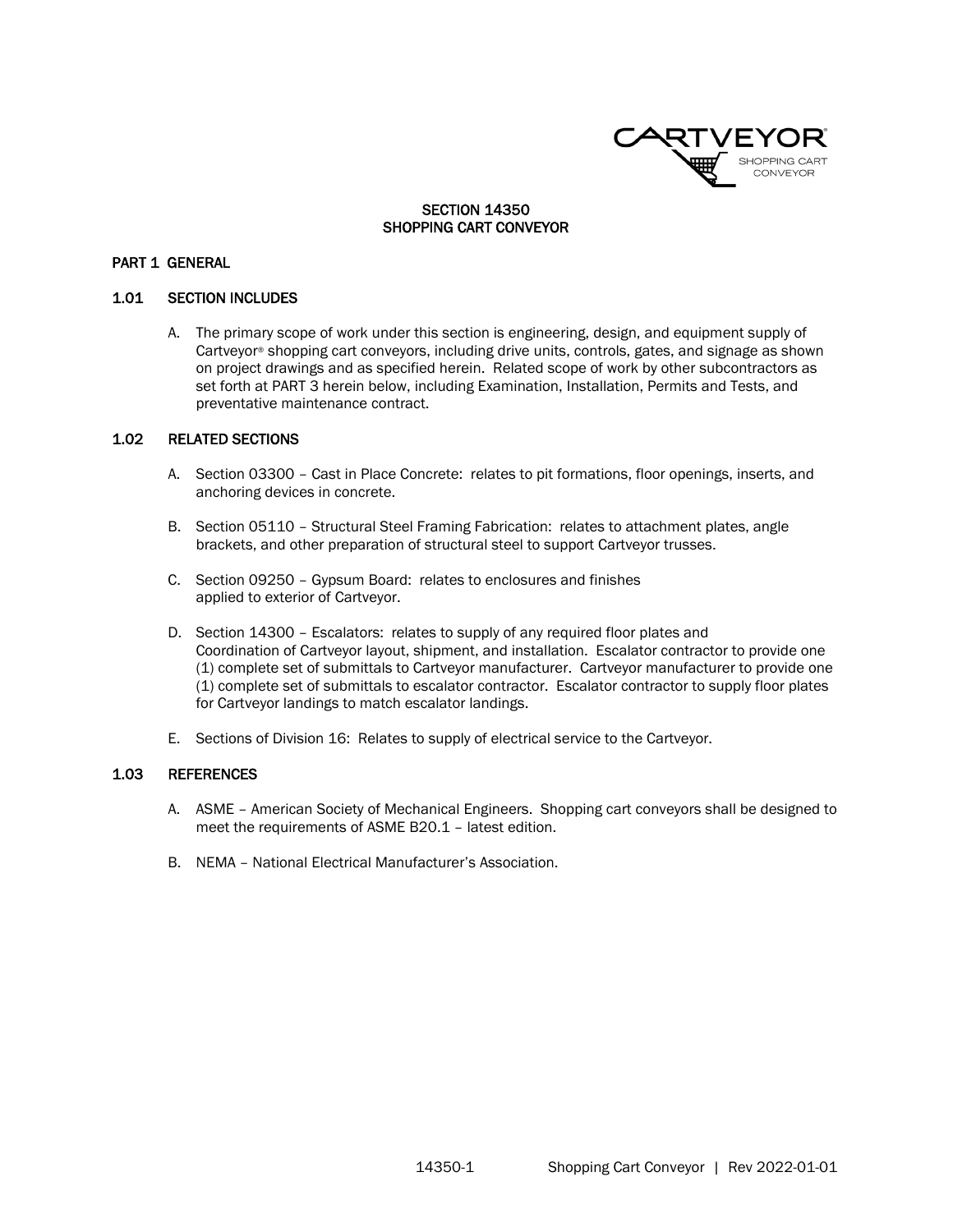# 1.04 SUBMITTALS

- A. Product Data
	- 1. Product Data: Submit latest edition Cartveyor dimensional information and shopping cart worksheet with the proposal.
	- 2. Completed Cartveyor dimensional information and shopping cart worksheet to be provided by General Contractor/Owner at time of award.
- B. Shop Drawings:
	- 1. Submit General Arrangement Drawing for approval within 2 weeks of executed subcontract or purchase order, including plans, elevations, landing details and pit dimensions.
	- 2. Submit Specification Sheet for approval within three weeks of executed subcontract and purchase order, including scope of work, operating voltages, conveying speed, cladding type, and any special project notes.
	- 3. Shopping Cart Drawing.
- C. Seismic Requirements: If required, submit Seismic Report per IBC 2003 stamped by a professional engineer licensed in the appropriate jurisdiction.
- D. Closeout Submittals provided with equipment:
	- 1. Electric Schematic Drawing including control panel layout.
	- 2. Operation Manual including operating instructions, maintenance schedule, service, troubleshooting, and fault diagnostics guidelines.
	- 3. Submit any "as built" revisions to mechanical or electrical drawings upon completion of start-up.

## 1.05 QUALITY ASSURANCE

- A. Manufacturer must have a minimum of five (5) years experience in manufacture of shopping cart conveyors.
- B. Manufacturer and Installer must guarantee compliance with ASME B20.1.
- C. Installer shall have the approval of the manufacturer and have a minimum of five (5) years experience in the installation of conveyors or escalators.

## 1.06 WARRANTY

- A. The manufacturer shall warrant the Cartveyor to be free from manufacturing defects as follows:
	- 1. Purchased Components: One (1) year parts and labor.
	- 2. Warranty period begins after completion of installation (not to exceed sixty (60) days after date of shipment).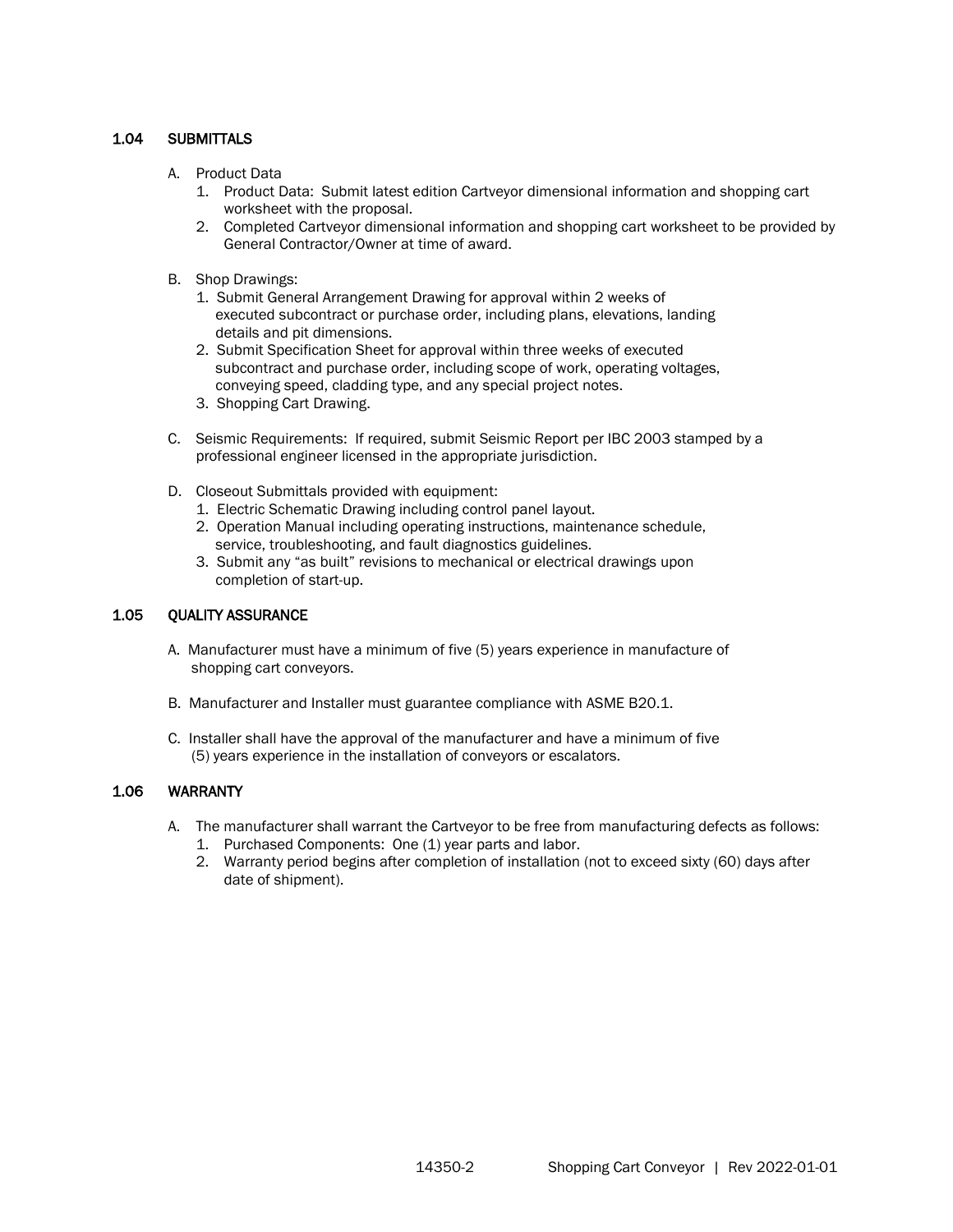## PART 2 – PRODUCTS

#### 2.01 MANUFACTURER

- A. Cartveyor is manufactured by PFlow Industries, Inc. 6720 N. Teutonia Avenue Milwaukee, WI 53209 PH: 414/352-9000, contact Mark Beggs at extension 125.
- B. Substitutions: Not permitted.

## 2.02 MECHANICAL SPECIFICATION:

- A. Basic Characteristics
	- 1. Load Capacity: The Cartveyor shall be rated at a live load capacity of 150 lbs. per cart with a total capacity of 1000 lbs.
	- 2. Speed: The Cartveyor shall have a conveying speed of approximately 80 feet per minute.
	- 3. Vertical Travel (Rise): See project drawings for applicable operating floor levels and floor-to-floor elevations.
	- 4. Angle of inclination: 30°.
	- 5. Installation: Indoors, adjacent to escalators, as shown on project drawings.
	- 6. Power Supply: 460 volt, 3-phase, 60 Hz. Other power options are available.
	- 7. Safety Devices:
		- a. Entrance and exit locking safety gates to restrict access.
		- b. Entrance and exit monitors.
		- c. 1/2" thick by minimum 24" high acrylic safety barriers mounted into balustrade top to shield customers on escalator.
- B. Special Features:
	- a. Touch screen display with text and graphics for user instruction and system diagnostics.
	- b. Program to archive shopping cart thru-put, number of hours running, and fault occurrences.
	- c. Sleep timer prevents continuous running and minimizes energy use.
	- d. Caster guides.
	- e. Tray beneath discharge end to catch debris.
- C. Performance:
	- 1. Each unit shall be capable of operating at rated speed in designated travel direction for 24 hours per day, seven days a week.
- D. Structural Components:
	- 1. Truss: Heavy structural steel construction with extensions to match escalator dimensions.
	- 2. Conveyor frame: Heavy-gauge formed steel construction.
	- 3. All unfinished carbon steel surfaces shall be coated with industrial enamel finish over grayoxide primer – finish color is PFlow Blue. Prior to painting, all dirt, mill scale, oil, and grease shall be removed from carbon steel surfaces by a combination of brushing, wiping, and use of solvents.
- E. Drive assembly:
	- 1. 5 HP motor mounted to hollow shaft helical beveled gear reducer.
	- 2. Heavy-duty spring-loaded chain take-up assembly with limit switches monitoring minimum, maximum, and mid-travel.
	- 3. Sheet metal drip pans.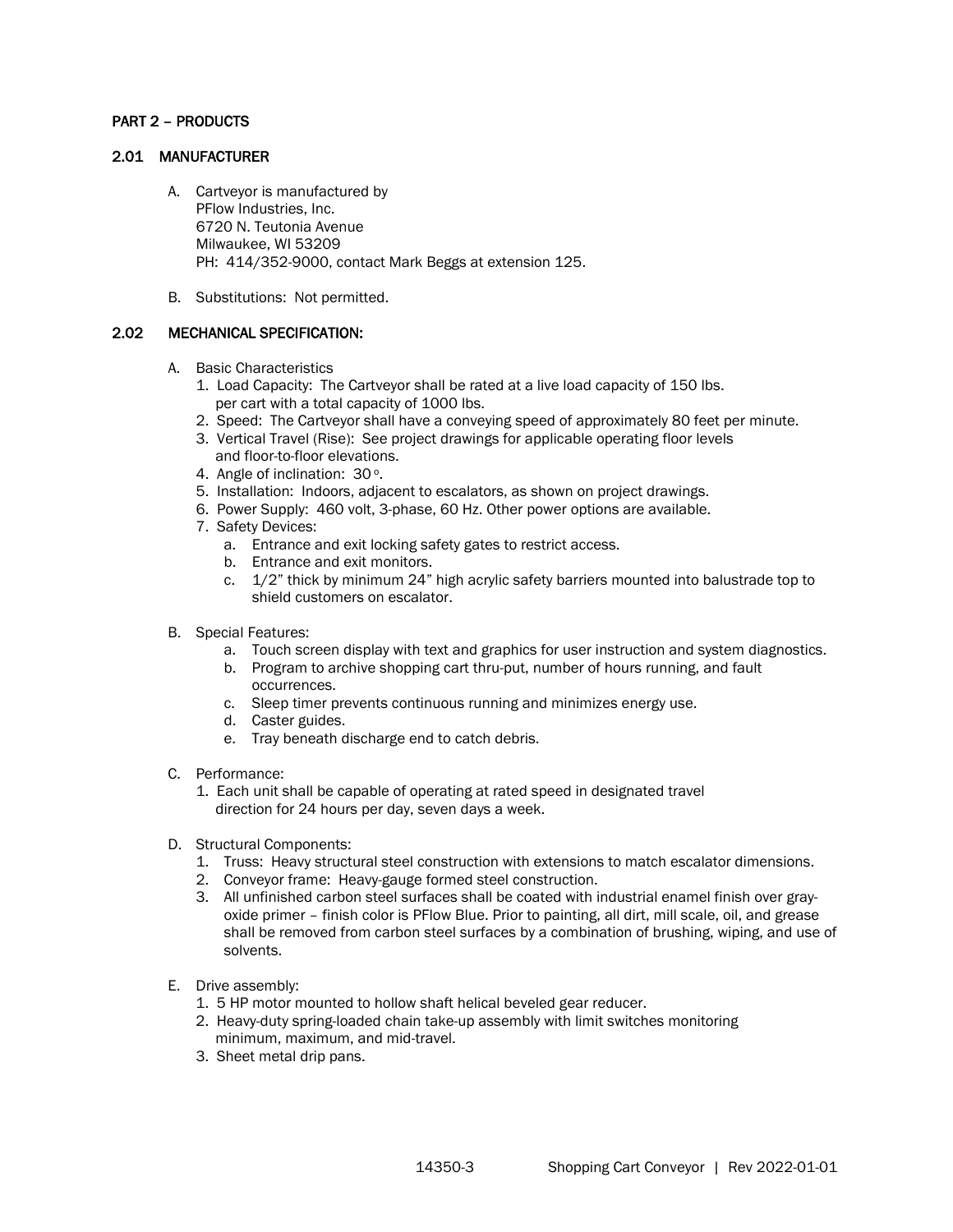- F. Loading zone:
	- 1. Each cart conveyor loading zone will have archway constructed of stainless steel, satin finish to provide visual and physical guide to inhibit carts with overhanging load.
	- 2. Each loading zone will include bi-parting "locking" swing gates to restrict access.
- G. Signs:
	- 1. Universal pictograms with lettering a minimum of 1" high.
- H. Balustrades and Decking:
	- 1. Inner Balustrade and Cap: Stainless steel, satin finish.
	- 2. Deck Boards: Stainless steel, satin finish.
	- 3. Trim and Moldings: Black industrial grade plastic.
	- 4. Exterior Cladding to cord line: Stainless steel, satin finish.

## 2.03 CONVEYOR ELECTRICAL SPECIFICATION

- A. Electric Motor:
	- 1. Motor horsepower shall be sized for the rated live load and specified speed, with a minimum of 5 Hp.
	- 2. All motors are three-phase and shall be designed for continuous-duty at ambient temperatures from 32°F to 130°F.
	- 3. The motor shall not automatically restart when the overload device is reset.
- B. Controls:
	- 1. Infeed landing shall be equipped with a touch screen display.
	- 2. Discharge landing shall be equipped with a warning light and buzzer.
	- 3. An internally pre-wired, NEMA 4 rated main control panel shall be provided with PLC based controls logic, and field wiring terminal block.
	- 4. Auto-start function when cart is presented "Sleep" mode is required to conserve energy when carts are not present.
	- 5. Equipment control voltage to be 110 VAC and 24VDC with transformer and power supply provided by the manufacturer.
	- 6. Step-down transformer shall be remote-mounted to the truss.
- C. Power Source:
	- 1. Owner shall terminate three-phase high voltage operating power at a disconnect junction box in an area to be determined by site conditions.